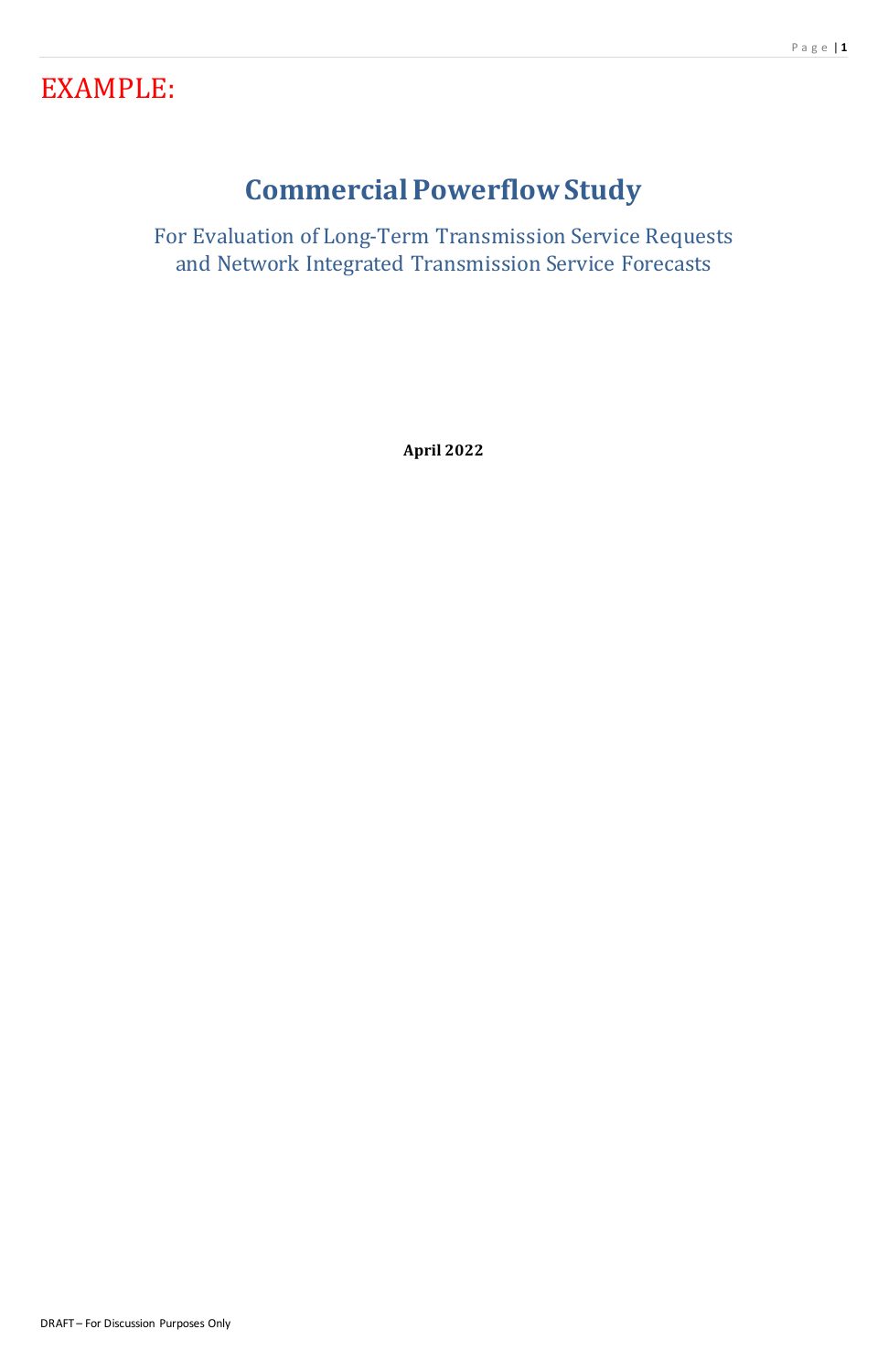# **Methodology**

BPA has developed scenarios based on groupings of TSRs in the Long-Term Pending Queue with similarly situated Point of Receipt (POR) location and/or expected resource type, and by considering which market and weather conditions may induce the greatest firm transmission utilization on network flowgates.

Northwest (Area 40) load was 33,719 MW in winter peak, 19,017 MW in light spring, and 29,307 MW in summer peak scenarios.

Reference cases were developed by modifying loads according to the scenario descriptions. NT loads were modified if forecasts within the starting cases were lower than levels accepted through the NT Dialogue process. New requests granted since the previous commercial assessment were also modeled. As TSRs were modeled, a pre-determined and unique resource displacement approach was implemented for each scenario.

For thermal units in the Pacific Northwest, an approximate economic merit order was implemented using analysis of historical yearly capacity factors and PCM yearly average capacity factors to determine the frequency of thermal generation contributing to the grid. The thermal heat rates and costs of running the plants were then used to further group the generation. The thermal generatorswere grouped into the categories of: peaking/inefficient units, base load generation, and a generic group with the remaining thermal generators. Only the peakers/inefficient plants and generic group were considered flexible enough to be used within the thermal merit order groupings. Peakers and inefficient plants were assumed to be turned off first. Puget Sound area generation(SCL, PSE, and Snohomish) in Northwest Washington was not reduced to below 680 MW during the winter scenarios, as agreed upon by BPA and PSANI Transmission Planners and documented in various regional studies. For FCRPS hydro merit order estimation, resource displacement categorized "flexible hydro" resources based on input from BPA Long-Term Power Planning staff and existing minimum generation requirements. Economic merit order grouping is provided with more detail in each scenario description below.

# **General Description of New TSRs**

The Long-Term Pending Queue has several clusters of requests that were grouped together for analysis, based on the POR location and the expected resource fuel type. BPA staff have tried to identify conditions in which new modeled resources would have the largest effect on network flowgates. These requests and potential new resources informed the scenarios described in this document.

The tables below show the resource and delivery clusters of all previously unstudied requests. Table 1 shows the total requested demand for this commercial assessment is 480 MW.

Depending on which scenario is being analyzed, unstudied requests may not be assumed to operate simultaneously in each of the basecases. This approach assumes that new wind and solar requests are only modeled in the scenarios that specify wind on and/or solar on. In addition, TSRs are not modeled in scenarios where the POR/POD combination is in the opposite direction of the prevailing flows in the basecase since we do not expect those rights to be exercised. For scenarios where all thermal generation in the merit order stack has been completely displaced, unstudied thermal TSRs are not modeled in the basecases because it is expected that those resources would also not be utilized. Energy storage is assumed to be discharging during the summer sunset hour and is otherwise discharging as a sensitivity, but only if the co-located generation is not online.

# **Scenarios and Descriptions**

The following is a brief description of each scenario, and the flowgates that we expected it to heavily load.

# **Summer Sunset Hour with No Wind**

This scenario reflects an hour near sunset (around 7:00 pm) with high North-to-South flows across the BPA Network. When the sun is going down and wind is not generating, the gas fleet and flexible hydro chase high spot power prices. This aligns with an observed patternfrom recentsummers where the peak South of Allston flow has shifted to a later hour in the day, due to increasing solar buildout in California. Pacific Northwest load in this scenario was adjusted to 80% of the original peak value, scaling only non-fixed loads, which freed up enough spare resources to export to California but also reduced counter flow from serving Puget Sound area loads. The magnitude of the CA solar ramp is projected to get steeper each year for the foreseeable future. Lower Snake and Lower Columbia hydro typically have less flexibility than Upper Columbia hydro due to non-power constraints. The COI and PDCI could be modeled up to their full N>S path capacitiesas resource levels allowed, and we would expect higher flows on North of Hanforddue to this.

| Table 1                 |                               |            |                    |  |  |  |  |
|-------------------------|-------------------------------|------------|--------------------|--|--|--|--|
|                         | <b>Delivery Point Cluster</b> |            |                    |  |  |  |  |
| <b>Resource Cluster</b> | <b>Central OR</b>             | <b>PDX</b> | <b>Grand Total</b> |  |  |  |  |
| Lapine 115              |                               | -20        | 20                 |  |  |  |  |
| <b>INEWPOINT</b>        | 400                           |            | 400                |  |  |  |  |
| Ponderosa 230           | 60                            |            | 60                 |  |  |  |  |
| <b>Grand Total</b>      | 460                           |            | 480                |  |  |  |  |

The 20% reduction in Pacific Northwest loads also affected NT load values and the obligation to serve them from the FCRPS. A pro-rata reduction in the Big 10 generation equal to the decrease in NT load forecasts was performed and balanced through decreased flows to California.

This would potentially stress West of Slatt, North of Hanford, and the I-5 corridor.

For this scenario, the case was balanced by:

- First increasing COI and PDCI flows to maximum export capability, set by the TTC of the Southern Intertie.
- Reducing thermal generation based on economic merit order dispatch.

#### **Summer Sunset Hour with Wind**

This scenario also reflects an hour near sunset (around 7:00 pm) at 80% of peak load, but with North-to-South exports to California potentially driven higher by Northwest wind generationat full contract rights. Historical analysis points to a regular occurrence of summer sunset conditions with wind generation operating over a wide range of outputs.

This would potentially stress West of Slatt, West of McNary, West of John Day, and the I-5 corridor, particularly Raver - Paul.

For this scenario, the case was balanced by: …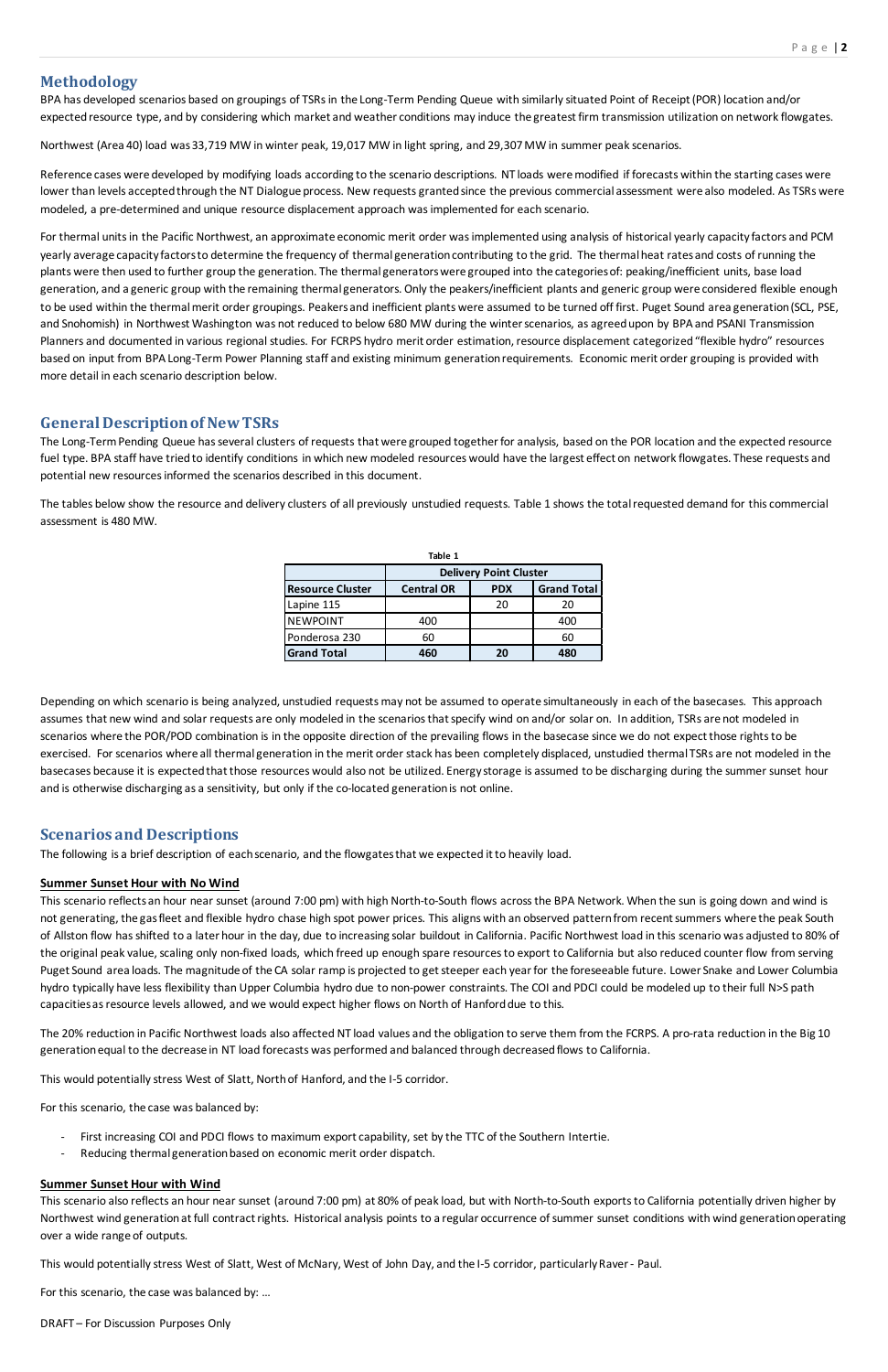#### **Summer Off-Peak Hour with Extra Light Load and No Renewables**

This scenario represents an evening hour in early summer with no/low renewable generation online. The Northwest is buying considerable power from BC Hydro rather than using thermal generation, and is storing water when able. Exports to California are low to moderate. This scenario was built to use low loads and imports on the BC intertie as a N>S stressor and was identified using PCM analysis of peak flow hours on South of Custer.

This would potentially stress South of Custer and Raver-Paul.

For this scenario, the case was balanced by: …

#### **Summer Peak Hour with No Wind**

This scenario represents a traditional peak summer afternoon when Northwest end-use demand peaks, but additional solar generation coming online serves local load and surplus power is sent to California. Solar and dispatchable resources should both be high because of peak loading and the time of day. Exports to California are more moderate. This scenario was traditionally the most limiting on the I-5 corridor prior to the recent solar buildout, where peak flow hours occurred in the afternoon rather than sunset hours.

This would potentially stress the West of Slatt, West of McNary, West of John Day, and the I-5 corridor.

For this scenario, the case was balanced by: …

#### **Summer Peak Hour with High Renewable Availability**

This scenario assumes availability of both wind and solar generation during peak summer hours, offsetting the use of dispatchable resources. This would represent aggressive carbon policies and/or Renewable Portfolio Standard (RPS) requirements. Exports to California would be at moderate or high levels, as California power prices could still exceed Northwest prices during this condition.

This would potentially stress West of Slatt, West of McNary, West of John Day, and the I-5 corridor.

For this scenario, the case was balanced by: …

#### **Spring Night Hour with Runoff and NW Wind OFF and MT Wind ON**

In this scenario, the Northwest has surplus energy and very low spot market prices, which leads to high exports on the Northern and Southern Interties. The sun may have gone down but we have hydro oversupply and high wind generation imports from Montana. The Northwest is sending power to BC on the Western interconnection of the Northern Intertie so they canstore additional water, and sending low or zero cost power to California so they can capitalize on the Northwest runoff instead of utilizing thermals after the sunset.

This would potentially stress North of Hanford, West of Hatwai, West of Garrison, North of Echo Lake, West of Lower Monumental, and West of Slatt.

For this scenario, the case was balanced by: …

#### **Winter Mid-Day Hour with High Renewable Availability**

This scenario reflects a sunny mid-day hour during a cold snap (around 11:00 am) with exports to BC Hydro. This scenario assumes British Columbia will be even colder than the Northwest and also experiencing near-peak loads. High availability of renewable resources within the Northwest provides BC with the opportunity to save water for later peak hours. Pacific Northwest load in this scenario was adjusted to 90% of the original peak value. Montana is assumed to be consuming the available power from its local resources, as their winter weather is often more extreme. Imports from California are modeled until an oversupply within the Northwest occurs. This scenario aligns with peak North of Echo Lake S>N flows in Production Cost Model analysis.

The 10% reduction in Pacific Northwest loads also affected NT load values and the obligation to serve them from the FCRPS. A pro-rata reduction in the Big 10 generation equal to the decrease in NT load forecasts was performed and balanced through increased production at lowest-cost thermal resources.

This would be expected to stress North of Echo Lake, Cross Cascades North, and Cross Cascades South.

For this scenario, the case was balanced by: …

#### **Winter Peak Hour with Wind (No Solar)**

This is a high Northwest and Montana wind scenario with peak winterloads. Northwest generation is serving load centers west of the Cascades. Dispatchables are running high, and solar is not available.

This would potentially stress Cross Cascades South, Cross Cascades North, West of Lower Monumental and North of Echo Lake.

For this scenario, the case was balanced by: …

# **Sensitivity Descriptions**

The following is a description of some of the sensitivities run on top of the base scenario cases.

#### **Montana & M2W**

Additional sensitivity analysis cases were created for each **wind on** scenario to isolate the flow impacts on Network flowgates for proposed wind generation resources in Montana and North Idaho.

The sensitivities include Point-to-Point (PTP) requests for Montana wind projects with a Point of Receipt at Garrison that have previously been identified as needing the Montana to Washington (M2W) project, modeled in addition to the M2W project. Generation was displaced according to the merit order for each scenario.

#### **Battery Discharge**

In scenarios where resources with co-located energy storage are considered to be offline due to lack of wind or sunlight, a sensitivity was run to consider the impact of the batteries at a full discharge output.

#### **Boardman – Hemingway (B2H) Project**

There is a 500 MW long-term firm request from the Mid-Columbia area to a Newpoint of Longhorn 500 kV substation. Since the Boardman – Hemingway (B2H)